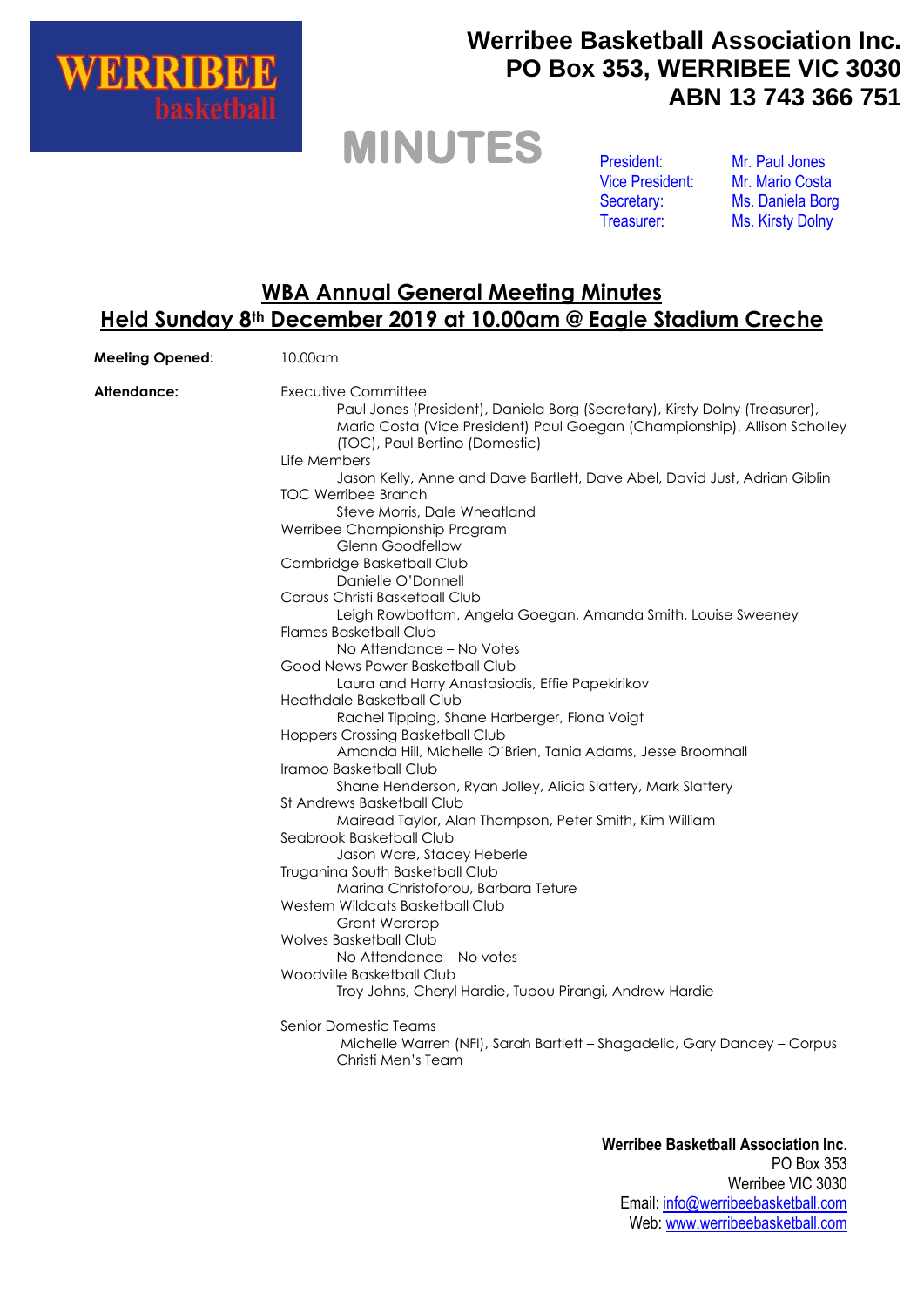

### **Werribee Basketball Association Inc. PO Box 353, WERRIBEE VIC 3030 ABN 13 743 366 751**

# **MINUTES**

President: Vice President: Secretary: Treasurer:

Mr. Paul Jones Mr. Mario Costa Ms. Daniela Borg Ms. Kirsty Dolny

|                                           | <b>General Members</b><br>Robbie Coyle, Annalise Hudson, Cheryl Hammond, Kym Wymd, Lisa<br>Tzuntzuraked                                                                                                                                                                                            |
|-------------------------------------------|----------------------------------------------------------------------------------------------------------------------------------------------------------------------------------------------------------------------------------------------------------------------------------------------------|
| Apologies:                                | Jock Giblin – Life Member, Mike White – Life Member, Mark Hall – Life Member                                                                                                                                                                                                                       |
| <b>Acceptance Of Previous</b><br>Minutes: | After Discussion it was RESOLVED that the Minutes of the Meeting held 9th December<br>2018 be ACCEPTED and that Mr Paul Jones as President be authorised to sign the<br>minutes.<br>Moved: Jason Kelly (Life Member) Seconded: Leigh Rowbottom (Corpus Christi Basketball Club)<br><b>ACCEPTED</b> |
| <b>Business Arising</b>                   | Nil                                                                                                                                                                                                                                                                                                |
| <b>President Report:</b>                  | Paul Jones spoke to report and presentation                                                                                                                                                                                                                                                        |
| <b>Treasurers Report:</b>                 | Kirsty Dolny spoke to report and presentation                                                                                                                                                                                                                                                      |
| <b>Domestic Report:</b>                   | Paul Bertino spoke to report and presentation                                                                                                                                                                                                                                                      |
| <b>Championship Report:</b>               | Paul Goegan spoke to report and presentation                                                                                                                                                                                                                                                       |
| <b>TOC Werribee Report:</b>               | Allison Sholley spoke to report and presentation                                                                                                                                                                                                                                                   |
|                                           | All reports were presented and accepted<br>Moved: Dave Abel (Life Member) Seconded: Alan Thompson (St Andrews) ACCEPTED                                                                                                                                                                            |
| <b>Constitution Update:</b>               | 1. Special Resolution 2019 - WAB Constitution Changes and Rules 2019                                                                                                                                                                                                                               |
|                                           | Change #1 – Minutes of Committee<br>Special Resolution 2019 - WBA Name Change:<br>FOR: The Majority was for this Against: The minority was against THEREFORE CONSITUTION<br><b>CHANGE#1 WAS ACCEPTED AND PASSED</b>                                                                                |
|                                           | Change #2 - Personnel and Ex-Personnel holding Committee positions<br>FOR: The Majority was for this Against: The minority was against THEREFORE CONSITUTION<br><b>CHANGE#2 WAS ACCEPTED AND PASSED</b>                                                                                            |
|                                           | Change #3 - Voting Structure for General Meeting<br>FOR: Not everyone was for this  Against: The majority was against THEREFORE CONSTITUION<br>CHANGE#3 WAS NOT ACCEPTED AND NOT PASSED                                                                                                            |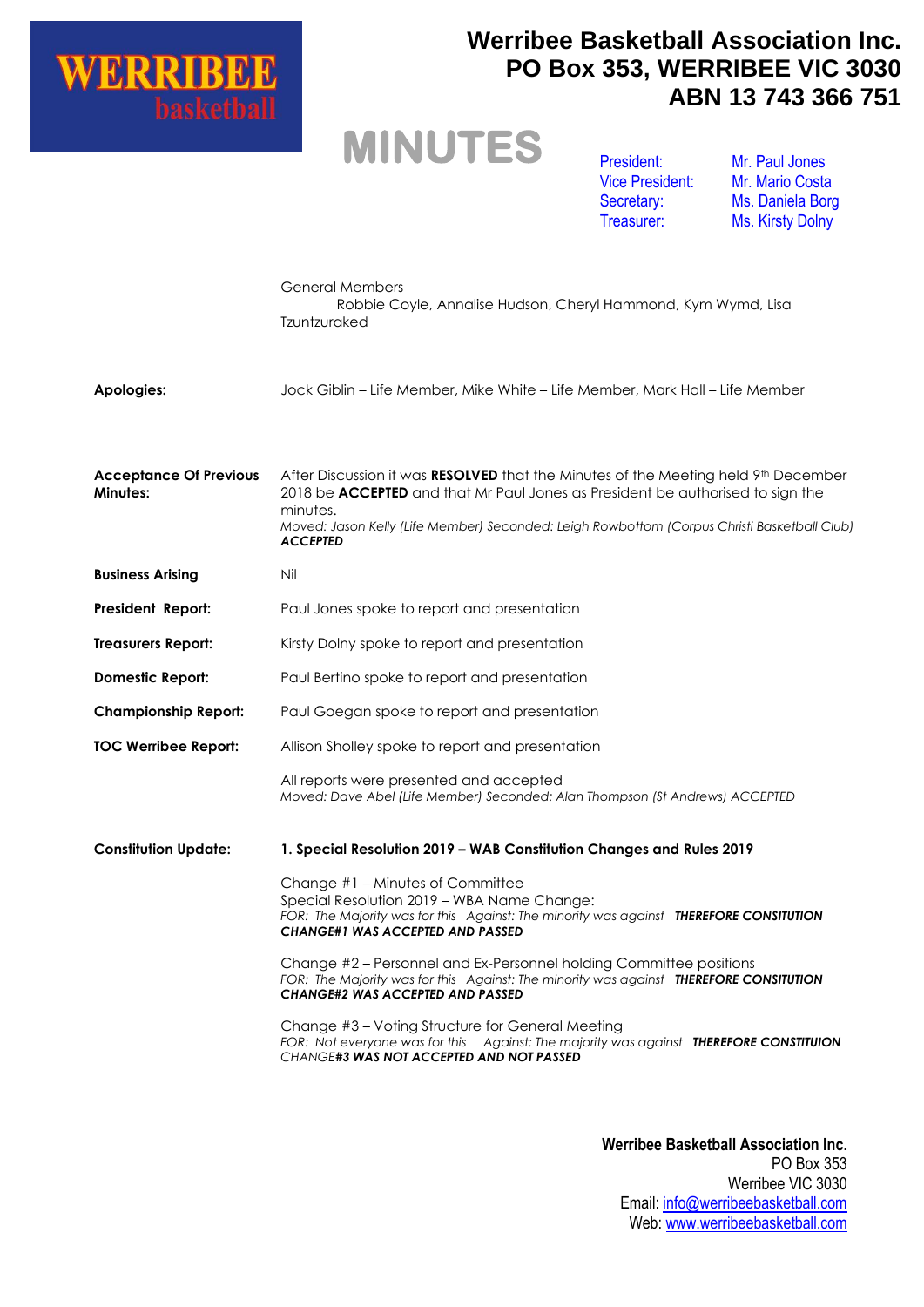

**Election Of Office** 

**Bearers:**

### **Werribee Basketball Association Inc. PO Box 353, WERRIBEE VIC 3030 ABN 13 743 366 751**

## **MINUTES**

President: Vice President: Secretary: Treasurer:

Mr. Paul Jones Mr. Mario Costa Ms. Daniela Borg Ms. Kirsty Dolny

Change #4 – removal OF Championship Committee positions no longer required *FOR: The Majority was for this Against: The minority was against THEREFORE CONSITUTION CHANGE#4 WAS ACCEPTED AND PASSED*

Change #5 – All other changes *FOR: The Majority was for this Against: The minority was against THEREFORE CONSITUTION CHANGE#5 WAS ACCEPTED AND PASSED*

**2. Special Resolution 2019 – Do you agree to change the name of the Association from Werribee Basketball Association to Wyndham Basketball Association?**

*FOR: The Majority was for this Against: The minority was against THEREFORE Special Resolution – Do you agree to change the name of the Association from Werribee Basketball to Wyndham Basketball Association WAS ACCEPTED AND PASSED*

WBA Executive President (2year term) Nomination: Paul Jones *Being no other nomination Paul Jones was elected as Executive President*

WBA Executive Secretary (2year term) Nomination: Daniela Borg *Being no other nomination Daniela Borg was elected as Executive Secretary*

WBA Executive Domestic Chairperson (2year term) Nomination: Paul Bertino *Being no other nomination Paul Bertino was elected as Executive Domestic chairperson*

- WBA Executive Championship Chair (2year term) Nomination: Paul Goegan *Being no other nominations Paul Goegan was elected as WBA Executive Championship Chair*
- WBA Championship Secretary (1year term) Nomination: No nominations this position is vacant
- WBA Championship Treasurer (2 years term) Nomination: No nominations this position is vacant
- WBA Championship Five (5) General Committee Members (1year term)
	- Nomination (1):
	- Nomination (2):
	- *Nomination (3):*
	- Nomination (4):
	- Nomination (5):